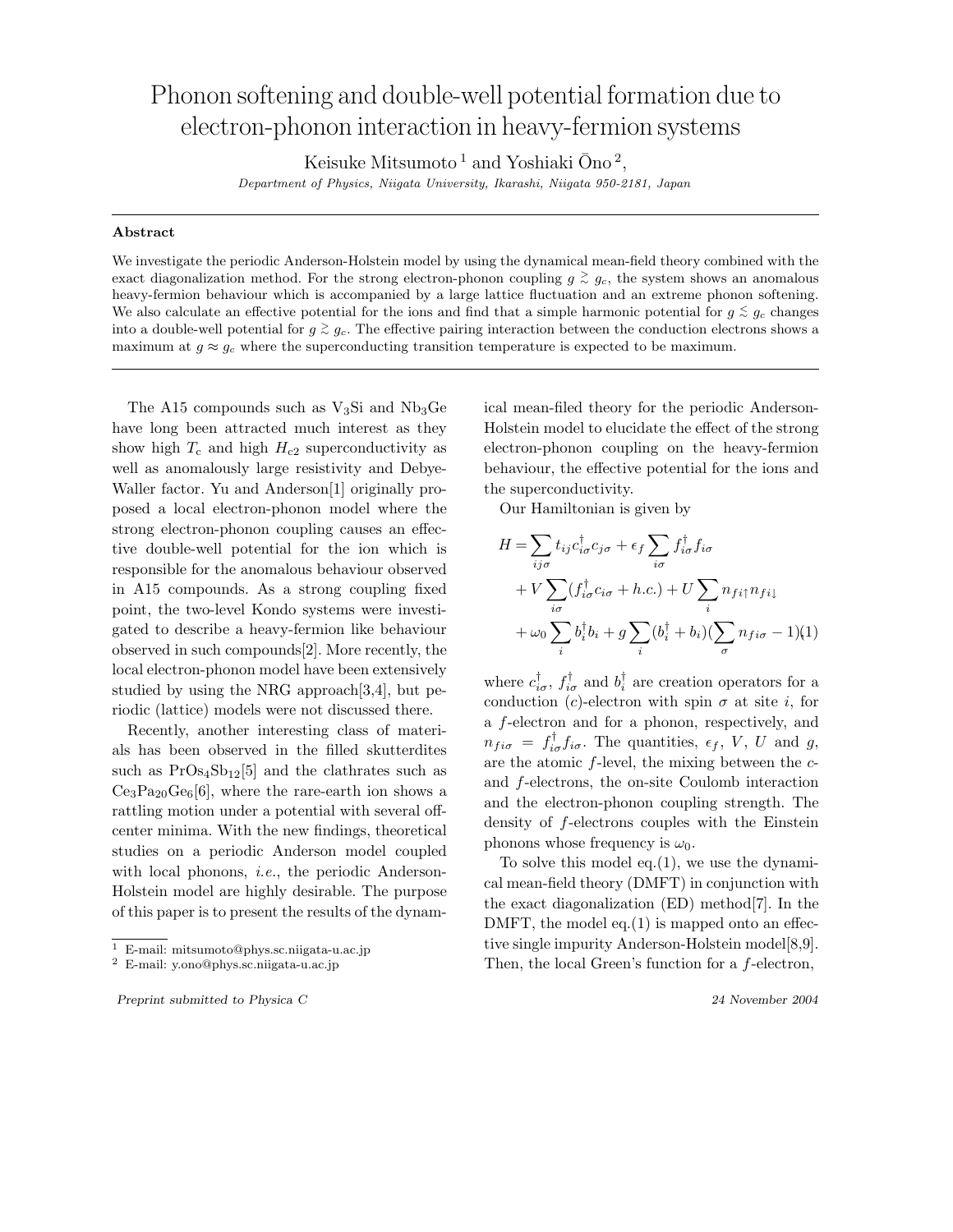$$
G_{f\sigma}(\mathrm{i}\omega_n) = -\int_0^\beta \langle T_\tau f_{i\sigma}(\tau) f_{i\sigma}^\dagger(0) \rangle e^{\mathrm{i}\omega_n \tau} d\tau, \quad (2)
$$

can be given by the impurity Green's function for the impurity Anderson-Holstein model. In the limit of infinite dimensions, the self-energy  $\Sigma(i\omega_n)$  becomes purely site-diagonal. Then the local Green's function for the f-electron satisfies the following self-consistency condition:

$$
G_{f\sigma}(\mathrm{i}\omega_n) = \int d\epsilon \frac{\rho(\epsilon)}{\mathrm{i}\omega_n - \epsilon_f - \Sigma(\mathrm{i}\omega_n) - \frac{V^2}{\mathrm{i}\omega_n - \epsilon}}
$$

$$
= [\tilde{G}_{f\sigma}(\mathrm{i}\omega_n)^{-1} - \Sigma(\mathrm{i}\omega_n)]^{-1}, \qquad (3)
$$

where  $\rho(\epsilon)$  is the density of states (DOS) for the bare conduction band,  $\tilde{G}_f(i\omega_n)$  is the Green's function for the impurity Anderson-Holstein model with  $U = g = 0$  in an effective medium which will be determined self-consistently. In addition, we obtain the local Green's function for the phonon,

$$
D(i\omega_n) = -\int_0^\beta \langle T_\tau b_i(\tau) b_i^\dagger(0) \rangle e^{i\omega_n \tau} d\tau.
$$
 (4)

To solve the impurity Anderson-Holstein model, we use the ED method for a finite-size cluster[9,10]. All calculations are performed at  $T = 0$ , and we replace the Matsubara frequencies by a fine grid of imaginary frequencies  $\omega_n = (2n+1)\pi/\tilde{\beta}$  with a fictitious inverse temperature  $\tilde{\beta}$  which determines the energy resolution.

The numerical results for 8-site and  $\tilde{\beta} = 4000$ are almost the same as those for 6-site and  $\beta =$ 200[11], therefore, we choose the parameters as 8 site and  $\tilde{\beta} = 4000$ . Also, the numerical results for 30 phonons states are almost the same as those for 100 phonons states[8], therefore, we define the cutoff of phonon number is 30. In the following numerical results, we assume a semielliptic DOS for the bare conduction band with the bandwidth  $W = 1$ ,  $\rho(\epsilon) = \frac{2}{\pi} \sqrt{1 - \epsilon^2}$ , and we set  $\omega_0 = 0.05$ . We concentrate our attention on the particle-hole symmetric case with  $\epsilon_f = -\frac{U}{2}$  where  $\langle n_c \rangle = \langle n_f \rangle = 1$ . In Fig.1(a), the quasiparticle weight,  $Z =$ 

 $(1 - \frac{d\Sigma(\omega)}{d\omega})$  $\frac{\Sigma(\omega)}{d\omega}\big|_{\omega=0}$  )<sup>-1</sup>, is plotted as a function of g



Fig. 1. The quasiparticle weight Z, the double-occupancy d, the lattice fluctuation  $\langle Q^2 \rangle$  and the lowest excited energy of the phonon spectral function  $\tilde{\omega}_0$  as functions of the electron-phonon coupling g for  $U = 0$  (filled circles) and  $U = 0.2$  (open circles).  $\langle Q^2 \rangle_0$  and  $\omega_0$  are the corresponding values for  $q = 0$ .

for  $U = 0$  and 0.2. In both cases, Z monotonically decreases with increasing g and becomes extremely small but finite for the strong coupling  $g \geq g_c$  where the mass enhancement factor  $m^*/m = Z^{-1}$  becomes more than one hundred;  $g_c \sim 0.085$  for  $U = 0$  and  $g_c \sim 0.1$  for  $U =$  $0.2$  as shown in Fig.1(a). Thus we can conclude that the periodic Anderson-Holstein model eq.(1) shows heavy-fermion behaviour due to the strong electron-phonon coupling in the realistic and wide parameter range. This is a striking contrast to the Holstein-Hubbard model in which the transition from the metal with  $Z \neq 0$  ( $g < g_c$ ) to the bipolaronic insulator with  $Z = 0$   $(g > g_c)$  takes place at a critical value of the electron-phonon coupling  $g_c$ and the heavy-fermion behaviour is observed only in the narrow range just below  $g_c[8,9]$ .

In Fig.1(b), we plot the double-occupancy,  $d =$  $\langle n_{f\uparrow}n_{f\downarrow}\rangle$ , as a function of g for  $U = 0$  and 0.2. When g increases, d gradually increases for  $g \lesssim g_c$ while it dose steeply for  $g \gtrsim g_c$ . The enhancement of  $d$  is accompanied by the enhancement of the local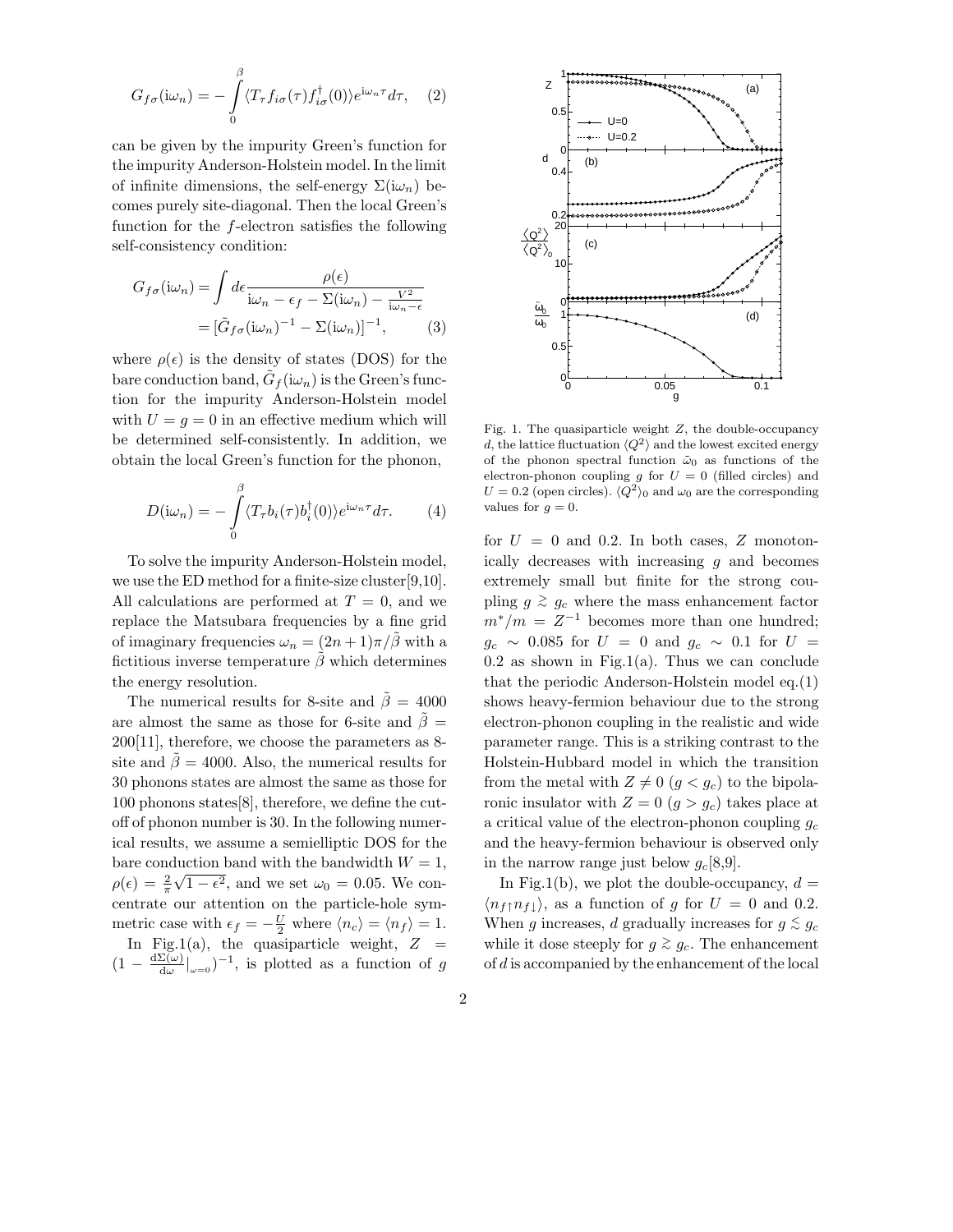

Fig. 2. The phonon spectral function  $-\frac{1}{\pi} \text{Im}D(\omega + i0_+)$  for several values of q at  $U = 0$ .

charge fluctuation which causes the heavy fermion behaviour observed for  $g \gtrsim g_c$ .

The lattice fluctuation is defined by  $\langle Q^2 \rangle$  =  $\langle \hat{Q}_i^2 - \langle \hat{Q}_i \rangle^2 \rangle$  with the lattice displacement operator,  $\hat{Q}_i = \frac{1}{\sqrt{2\omega_0}}(b_i + b_i^{\dagger})$ . Fig.1(c) shows the normalized lattice fluctuation,  $\langle Q^2 \rangle / \langle Q^2 \rangle_0$ , where  $\langle Q^2 \rangle_0 = \frac{1}{2\omega_0}$  is the lattice fluctuation for  $g =$  $0, i.e.,$  the zero-point oscillation. In the heavy fermion regime  $g \geq g_c$ , we can see the extreme enhancement of the lattice fluctuation which is accompanied by the enhancement of the local charge fluctuation together with the double occupancy shown in Fig.  $1(b)$ .

In Fig.2, we plot the phonon spectral function,  $-(1/\pi)\text{Im}D(\omega + i0_+),$  for  $q = 0, 0.06$  and 0.08 at  $U = 0$ . We find that, with increasing g, the multi-phonon state appears and the lowest excited energy shifts to low energy. To see the energy shift in more detail, we show the lowest excited energy  $\tilde{\omega}_0$  in the phonon spectral function as a function of g in Fig.1(d). As shown in Fig.1(d),  $\tilde{\omega}_0 = \omega_0$ for  $g = 0$  and  $\tilde{\omega}_0$  decreases with increasing g in proportion to  $Z$  (see also Fig.1(a)). A remarkable soft phonon mode with  $\tilde{\omega}_0 \approx 0$  is observed in the heavy fermion regime with  $g \gtrsim g_c$ .

The large lattice fluctuation and the extreme phonon softening observed in Figs.1(c) and (d) can be explained by thinking in terms of an effective potential for the ions. To obtain the effective potential explicitly, we introduce a variational wave



Fig. 3. The effective potential for the ions  $V_{\text{eff}}(Q)$  for several values of g at  $U = 0$ .

function for the ions[4],

$$
|\Psi_v(Q)|^2 = A \exp[-(Bq^2 + Cq^4 + Dq^6 + Eq^8)]5)
$$

with  $q \equiv Q/Q_0$ , where Q is the lattice displacement and  $Q_0 = \frac{1}{\sqrt{2\omega_0}}$  is that in the non-interacting case  $(g = 0)$ . In eq.(5), the coefficients A, B, C,  $D$  and  $E$  are the variational parameters which will be determined to make  $\langle Q^{2n} \rangle = \int Q^{2n} |\Psi_v(Q)|^2 dQ$  $(n = 0, 1, 2, 3, 4)$  as close to  $\langle Q^{2n} \rangle$  from the DMFT as possible. Then we define the effective potential for the ions as

$$
V_{\text{eff}}(Q) = \log[|\Psi_v(0)|^2/|\Psi_v(Q)|^2].
$$
 (6)

In Fig.3,  $V_{\text{eff}}(Q)$  is plotted for several values of g at  $U = 0$ . In the non-interacting case with  $g = 0$ , the parameters are  $A = \sqrt{\frac{\omega_0}{\pi}}, B = 0.05$ and  $C = D = E = 0$  which actually yield the simple harmonic potential. With increasing  $g$ ,  $B$ monotonically decreases while  $C$  increases to yield an anharmonic potential. In the heavy fermion regime with  $g \geq g_c$ , B becomes negative while keeping C positive to yield a double-well potential as shown in Fig.3. This behaviour has already been observed in the previous theories [1,3,4] where the local electron-phonon model was discussed in contrast to the present theory where the periodic (lattice) model is discussed. We note that the values of D and E are negligibly small and of orders of  $10^{-8} \sim 10^{-10}$ .